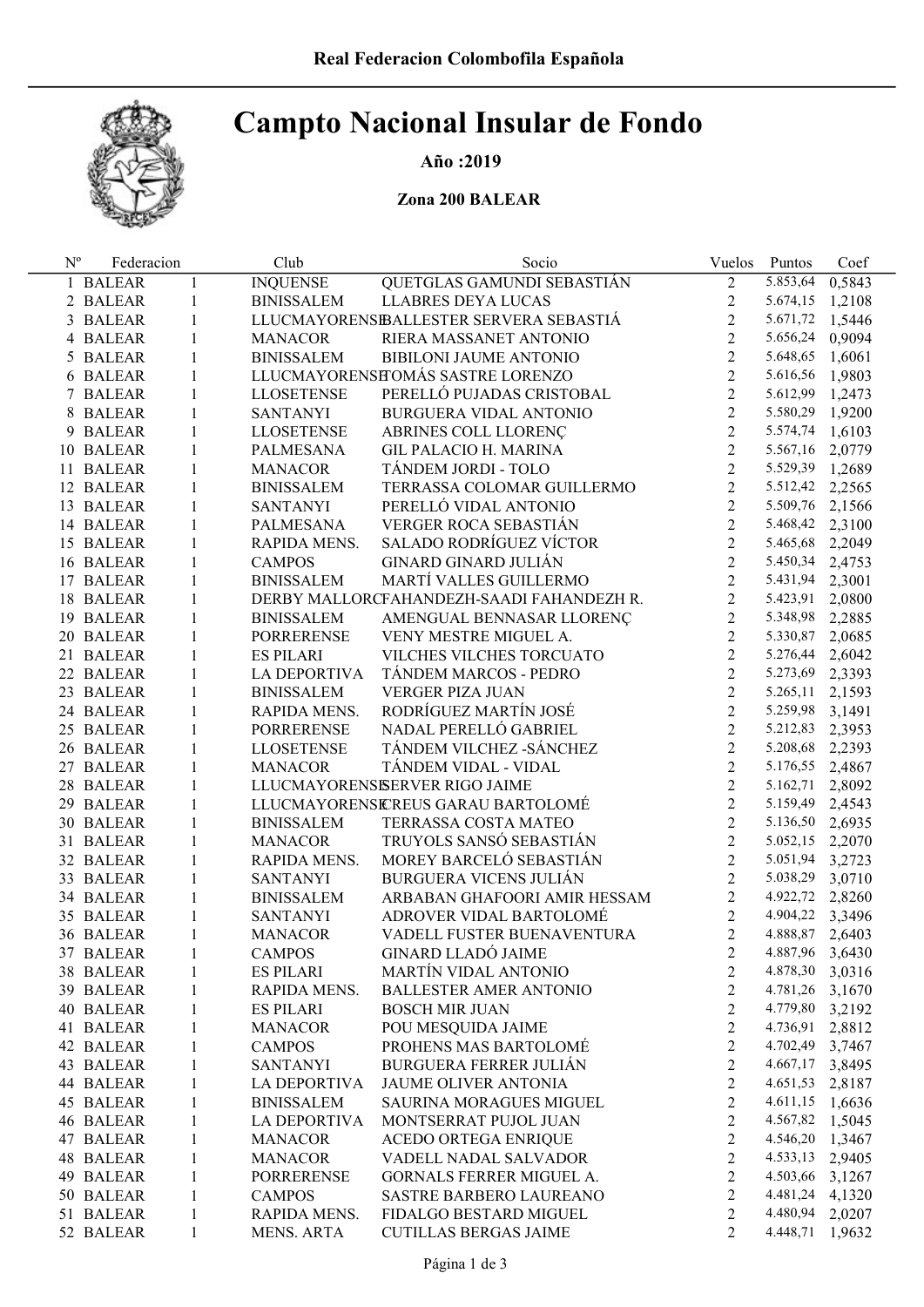# Campto Nacional Insular de Fondo

## Año :2019

### Zona 200 BALEAR

| $N^{\rm o}$ | Federacion |              | Club              | Socio                                   | Vuelos         | Puntos            | Coef          |
|-------------|------------|--------------|-------------------|-----------------------------------------|----------------|-------------------|---------------|
|             | 53 BALEAR  | 1            |                   | LLUCMAYORENSIMONSERRAT RAFAL JULIÁN     | $\overline{2}$ | $\sqrt{4.441,74}$ | 2,1469        |
|             | 54 BALEAR  | 1            |                   | LLUCMAYORENSIHERNÁNDEZ CABRERA ANTONIO  | $\overline{2}$ | 4.437,63 2,5295   |               |
|             | 55 BALEAR  | 1            |                   | LLUCMAYORENSIBONET ESCALAS BERNARDO     | $\overline{2}$ | 4.427,62 4,0262   |               |
|             | 56 BALEAR  | 1            | <b>PORRERENSE</b> | <b>SOLER MESTRE PEDRO</b>               | $\overline{2}$ | 4.410,03          | 2,0565        |
|             | 57 BALEAR  | 1            | <b>ES PILARI</b>  | SORELL SALVA GABRIEL                    | $\overline{2}$ | 4.400,30 3,9645   |               |
|             | 58 BALEAR  | 1            | <b>SANTANYI</b>   | <b>BLANCH ALCINA ANTONI</b>             | $\overline{2}$ | 4.379,59 1,9174   |               |
|             | 59 BALEAR  | $\mathbf{1}$ | RAPIDA MENS.      | COLL BARCELÓ ANTONIO                    | $\overline{2}$ | 4.315,44 4,1882   |               |
|             | 60 BALEAR  | $\mathbf{1}$ | <b>MANACOR</b>    | LEBRÓN LINARES JOSÉ                     | $\overline{2}$ | 4.307,64 1,6660   |               |
|             | 61 BALEAR  | $\mathbf{1}$ | <b>INQUENSE</b>   | TORRENS PLANAS MIGUEL                   | $\overline{2}$ | 4.290,80 3,6018   |               |
|             | 62 BALEAR  | 1            | <b>CAMPOS</b>     | BARCELÓ SAGRERA SALVADOR                | $\overline{2}$ | 4.284,11          | 3,9570        |
|             | 63 BALEAR  | 1            | <b>ES PILARI</b>  | PÉREZ LÓPEZ AGUSTÍN                     | $\overline{2}$ | 4.209,09 2,7775   |               |
|             | 64 BALEAR  | $\mathbf{1}$ | <b>BINISSALEM</b> | ADROVER LÓPEZ JUAN CARLOS               | $\overline{2}$ | 4.188,83 4,5348   |               |
|             | 65 BALEAR  | $\mathbf{1}$ |                   | LLUCMAYORENSELULL AXARTELL JAIME        | $\overline{2}$ | 4.174,27 2,1047   |               |
|             | 66 BALEAR  | $\mathbf{1}$ | RAPIDA MENS.      | <b>SALVA FERRA PABLO</b>                | $\overline{2}$ | 4.092,86 3,1814   |               |
|             | 67 BALEAR  | $\mathbf{1}$ | MENS. ARTA        | TERRASA ROSELLÓ JUAN                    | $\overline{2}$ | 4.071,58 4,2600   |               |
|             | 68 BALEAR  | $\mathbf{1}$ | RAPIDA MENS.      | ROTGER SÁNCHEZ MARCOS                   | $\overline{2}$ | 4.063,13 2,5455   |               |
|             | 69 BALEAR  | $\mathbf{1}$ | <b>BINISSALEM</b> | REYNES SOCIAS PEDRO                     | $\overline{2}$ | 4.041,42 2,5525   |               |
|             | 70 BALEAR  | $\mathbf{1}$ |                   | LLUCMAYORENSHAUME SATRE JUAN            | $\overline{2}$ | 4.020,89 3,0620   |               |
|             | 71 BALEAR  | 1            | <b>LLOSETENSE</b> | CASTOR SASTRE BERNARDO                  | $\overline{2}$ | 3.975,57 2,4813   |               |
|             | 72 BALEAR  | 1            |                   | LLUCMAYORENSEBARCELÓ TABERNER BARTOLOMÉ | $\overline{2}$ | 3.965,82 4,7881   |               |
|             | 73 BALEAR  | 1            | <b>BINISSALEM</b> | FERNANDEZ FERNANDEZ DAVID               | $\overline{2}$ | 3.851,99 2,9403   |               |
|             | 74 BALEAR  | 1            | <b>CAMPOS</b>     | PROHENS VICENS BARTOLOMÉ                | $\overline{2}$ | 3.848,31 2,6022   |               |
|             | 75 BALEAR  | $\mathbf{1}$ | <b>PORRERENSE</b> | TÁNDEM MUNTANER - MORA                  | $\overline{2}$ | 3.740,97 3,2370   |               |
|             | 76 BALEAR  | $\mathbf{1}$ | RAPIDA MENS.      | <b>BLANCO FERRANDO PEDRO</b>            | $\overline{2}$ | 3.713,82 1,2224   |               |
|             | 77 BALEAR  | 1            | LA DEPORTIVA      | LLADÓ BONET JOSÉ                        | $\overline{2}$ | 3.572,11 1,6106   |               |
|             | 78 BALEAR  | $\mathbf{1}$ | <b>SANTANYI</b>   | PONS VIDAL DAMIÁN                       | $\overline{2}$ | 3.480,45 1,8695   |               |
|             | 79 BALEAR  | 1            | LA DEPORTIVA      | <b>SEGUI FEMENIAS JORGE</b>             | $\overline{2}$ | 3.412,15 3,9193   |               |
|             | 80 BALEAR  | $\mathbf{1}$ | <b>BINISSALEM</b> | MAHINDO ALEMANY ANTONI J.               | $\overline{2}$ | 3.405,87 1,9370   |               |
|             | 81 BALEAR  | 1            | <b>SANTANYI</b>   | PERELLÓ VIDAL LORENZO                   | $\overline{2}$ | 3.358,07 4,0275   |               |
|             | 82 BALEAR  | 1            | MENS. ARTA        | JUAN JORDÁ JUAN FCO.                    | $\overline{2}$ | 3.355,72 3,1182   |               |
|             | 83 BALEAR  | $\mathbf{1}$ | <b>PORRERENSE</b> | PUJOL CALAFELL ANTONIO                  | $\overline{2}$ | 3.344,99 2,2619   |               |
|             | 84 BALEAR  | 1            | RAPIDA MENS.      | VICH SALOM BARTOLOMÉ                    | $\overline{2}$ | 3.293,28 2,2900   |               |
|             | 85 BALEAR  | 1            | PORRERENSE        | GONZÁLEZ SITJAR JOSÉ MANUEL             | $\overline{2}$ | 3.273,15 3,6049   |               |
|             | 86 BALEAR  | 1            | <b>CAMPOS</b>     | SASTRE GONZÁLEZ ÁNGEL                   | $\overline{2}$ | 3.263,40 2,2481   |               |
|             | 87 BALEAR  | 1            |                   | LLUCMAYORENSIDLLER MOJER MIGUEL ÁNGEL   | $\overline{2}$ | 3.150,41 4,3384   |               |
|             | 88 BALEAR  | 1            | <b>MENS. ARTA</b> | <b>GINARD NICOLAU PEDRO</b>             | $\overline{2}$ | 3.041,45 2,2569   |               |
|             | 89 BALEAR  | 1            | <b>BINISSALEM</b> | PIZA SALOM JUAN MIGUEL                  | 2              | 2.928,07          | 2,6552        |
|             | 90 BALEAR  | 1            |                   | LLUCMAYORENSPROHENS SALOM ANDRÉS        | 2              | 2.746,43          | 4,5426        |
|             | 91 BALEAR  | 1            | <b>MANACOR</b>    | <b>SUREDA CABRER DOMINGO</b>            | $\overline{2}$ | 2.720,64          | 1,1230        |
|             | 92 BALEAR  | 1            | <b>ES PILARI</b>  | <b>SASTRE SANNA PABLO</b>               | $\overline{c}$ | 2.685,07 3,3031   |               |
|             | 93 BALEAR  | 1            | <b>CAMPOS</b>     | <b>BARCELÓ GARCÍAS JAIME</b>            | $\overline{2}$ | 2.630,56 4,9056   |               |
|             | 94 BALEAR  | 1            | <b>PALMESANA</b>  | <b>GONZÁLEZ FERRER SALVADOR</b>         | $\overline{2}$ | 2.616,39 2,6506   |               |
|             | 95 BALEAR  | 1            | <b>BINISSALEM</b> | ADRÓVER FORNES CARLOS                   | $\overline{2}$ | 2.474,65 3,3558   |               |
|             | 96 BALEAR  | 1            | <b>INQUENSE</b>   | NICOLAU GAMUNDI SEBASTIA                | $\overline{2}$ | 2.446,79 2,8719   |               |
|             | 97 BALEAR  | 1            | <b>INQUENSE</b>   | QUETGLAS GAMUNDI PEDRO                  | $\overline{2}$ | 2.115,64 1,7169   |               |
|             | 98 BALEAR  | 1            | <b>SANTANYI</b>   | <b>SERRA BONET ANTONIO</b>              | $\overline{c}$ | 1.756,62 2,6305   |               |
|             | 99 BALEAR  | 1            | <b>INQUENSE</b>   | PAYERAS OLIVER PEDRO A.                 | $\overline{2}$ | 1.656,57          | 1,1047        |
|             | 100 BALEAR | 1            | <b>CAMPOS</b>     | LLADÓ MAS BÁRBARA MAGDALEN              | $\overline{2}$ |                   | 890,24 2,0484 |
|             | 101 BALEAR | 1            | <b>PALMESANA</b>  | MARTÍNEZ POZO JANSEL M.                 | 1              | 2.868,90 0,4075   |               |
|             | 102 BALEAR | 1            | <b>PALMESANA</b>  | MUÑOZ GUTIÉRREZ MANUEL                  | 1              | 2.857,75          | 0,4627        |
|             | 103 BALEAR | 1            | <b>PALMESANA</b>  | VICARIO DORRADO MIGUEL                  | 1              | 2.720,27          | 0,9428        |
|             | 104 BALEAR | 1            | <b>MANACOR</b>    | BLANQUER DOMENGE GUILLERMO              | 1              | 2.679,12          | 0,6818        |